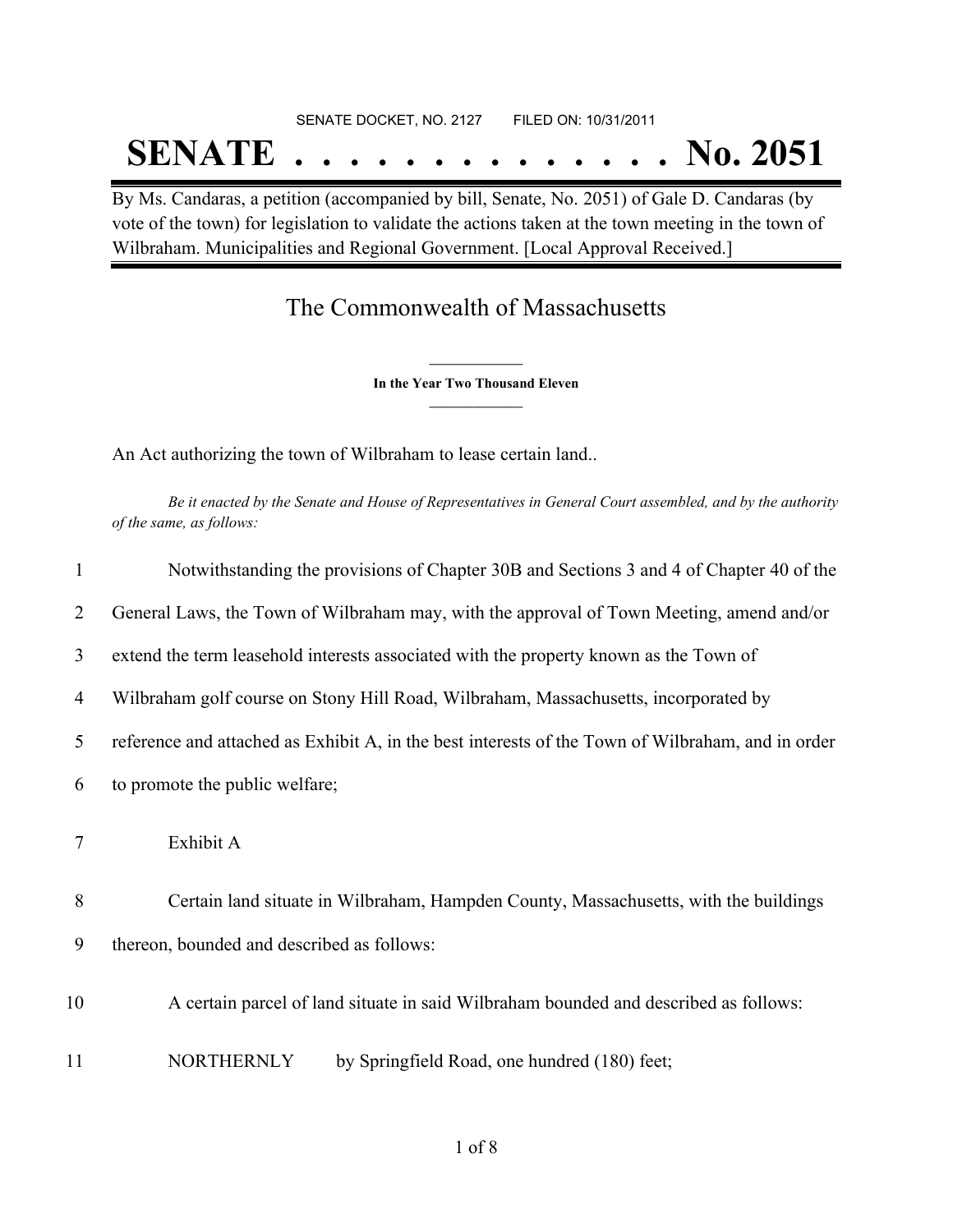| 12 | NORTHEASTERLY by the junction of said Springfield Road and Club Drive,                   |  |  |
|----|------------------------------------------------------------------------------------------|--|--|
| 13 | measuring on the southwesterly curbing line thereof, thirty-one and 42/100 (41.42) feet; |  |  |
| 14 | EASTERLY by said Club Drive, four hundred fifty-five and 06/100 (455.06) feet;           |  |  |
| 15 | SOUTHWESTERLY by Lot 9 as shown on said plan, two hundred thirty-six and 96/100          |  |  |
| 16 | $(236.96)$ feet; and                                                                     |  |  |
| 17 | WESTERLY by lot 2 and by a driveway as shown on said plan, one hundred fifty $(150)$     |  |  |
| 18 | feet.                                                                                    |  |  |
| 19 | Said parcel is shown as Lots 10, 11, 12 and 13on said plan.                              |  |  |
| 20 | Also another parcel of land situated in said Wilbraham, bounded and described as         |  |  |
| 21 | follows:                                                                                 |  |  |
| 22 | SOUTHEASTERLY by the junction of said Club Drive and Brookdale Drive, measuring          |  |  |
| 23 | on the northwesterly curving line thereof, two hundred and 53/100 (200.53) feet;         |  |  |
| 24 | SOUTHERLY by said Brookdale Drive, one hundred and 50/100 (100.5) feet;                  |  |  |
| 25 | NORTHWESTERLY by Lots 6 and 5 as shown on plan hereinafter mentioned two                 |  |  |
| 26 | hundred five and 26/100 (205.26) feet; and                                               |  |  |
| 27 | NORTHEASTERLY by Lot 9 as shown on said plan, one hundred ninety-seven and               |  |  |
| 28 | 72/100 (197.72) feet.                                                                    |  |  |
| 29 | Said parcel is shown as lots 7 and 8 on said plan.                                       |  |  |
| 30 | Also another parcel of land situated in said Wilbraham bounded and described as follows: |  |  |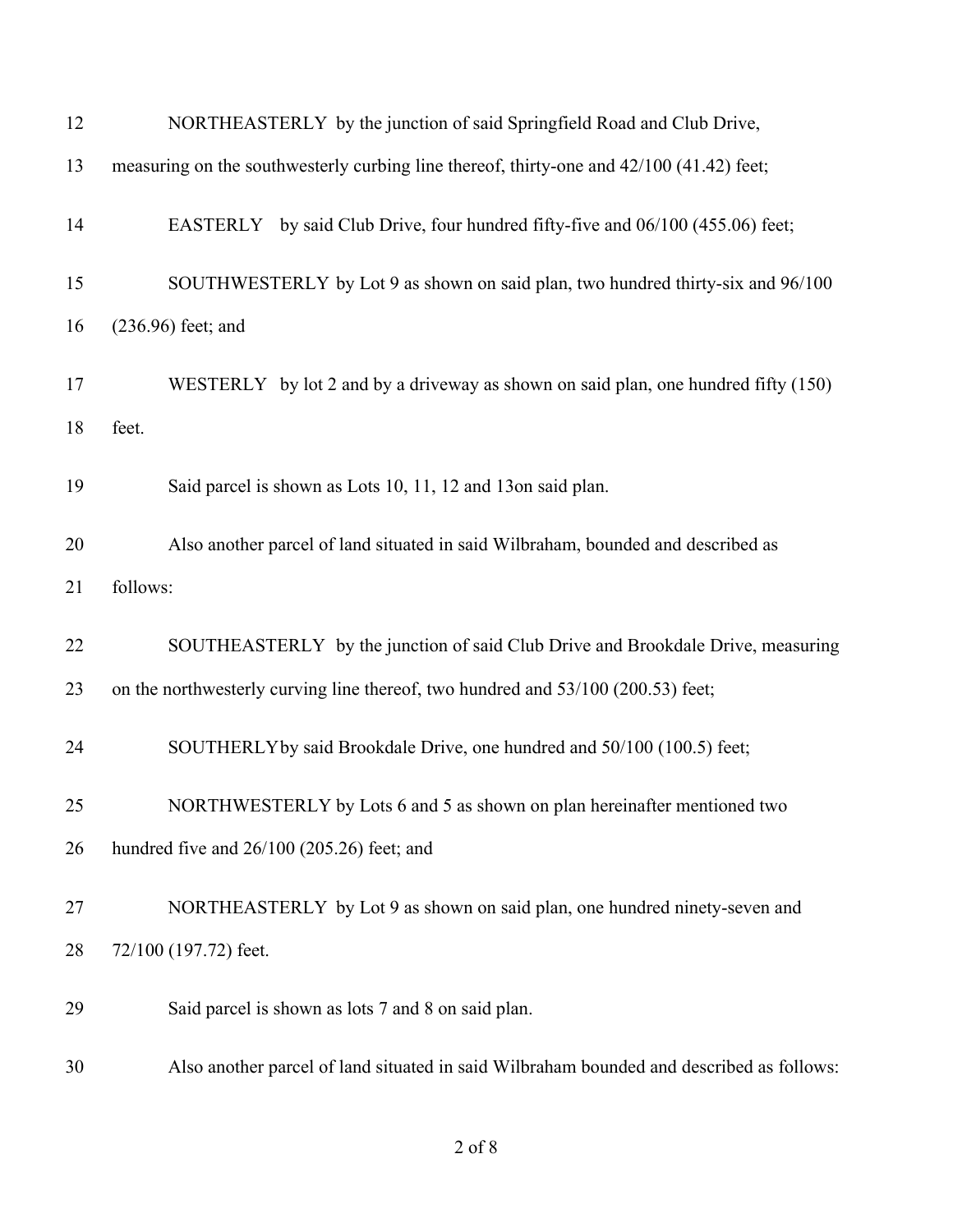| 31 | by Springfield Road, three hundred sixty (360) feet;<br><b>NORTHERLY</b>                        |  |  |
|----|-------------------------------------------------------------------------------------------------|--|--|
| 32 | NORTHEASTERLY by the junction of said Springfield Road and Pole Bridge Road,                    |  |  |
| 33 | measuring on the southwesterly curving line thereof, thirty-one and 42/100 (31.42) feet;        |  |  |
| 34 | EASTERLY by said Pole Bridge Road, five hundred eighty and 65/100 (580.65) feet;                |  |  |
| 35 | SOUTHEASTERLY by the junction of said Pole Bridge Road and Brookdale Drive,                     |  |  |
| 36 | measuring on the northwesterly curving line thereof, one hundred thirty-one and 85/100 (131.85) |  |  |
| 37 | feet;                                                                                           |  |  |
| 38 | SOUTHERLY by said Brookdale Drive, two hundred seventy0seven and 94/100 (277.94)                |  |  |
| 39 | feet;                                                                                           |  |  |
| 40 | SOUTHWESTERLY by the junction of said Brookdale Drive and Club Drive, measuring                 |  |  |
| 41 | on the northeasterly curving line thereof, one hundred two and 04/100 (102.04) feet;            |  |  |
| 42 | WESTERLY by said Club Drive, five hundred fifty-two and 19/100 (552.19) feet; and               |  |  |
| 43 | NORTHWESTERLY by the junction of said Club Drive and said Springfield Road,                     |  |  |
| 44 | measuring on the southeasterly curving line thereof, thirty one and 42/100 (31.42) feet.        |  |  |
| 45 | Said parcel is shown as lots 14 to 26, both inclusive, as shown on a plan hereinafter           |  |  |
| 46 | mentioned                                                                                       |  |  |
| 47 | All of the boundaries of the forgoing described parcels are determined by the Court to be       |  |  |
| 48 | located a shown upon plan numbered 11246A3, sheet 1 and sheet 2, the same being compiled        |  |  |
| 49 | from a plan drawn by Cobb, Beesley and Miles, Engineers, dated June 1926, and filed with        |  |  |
| 50 | Certificate of Title No. 1451                                                                   |  |  |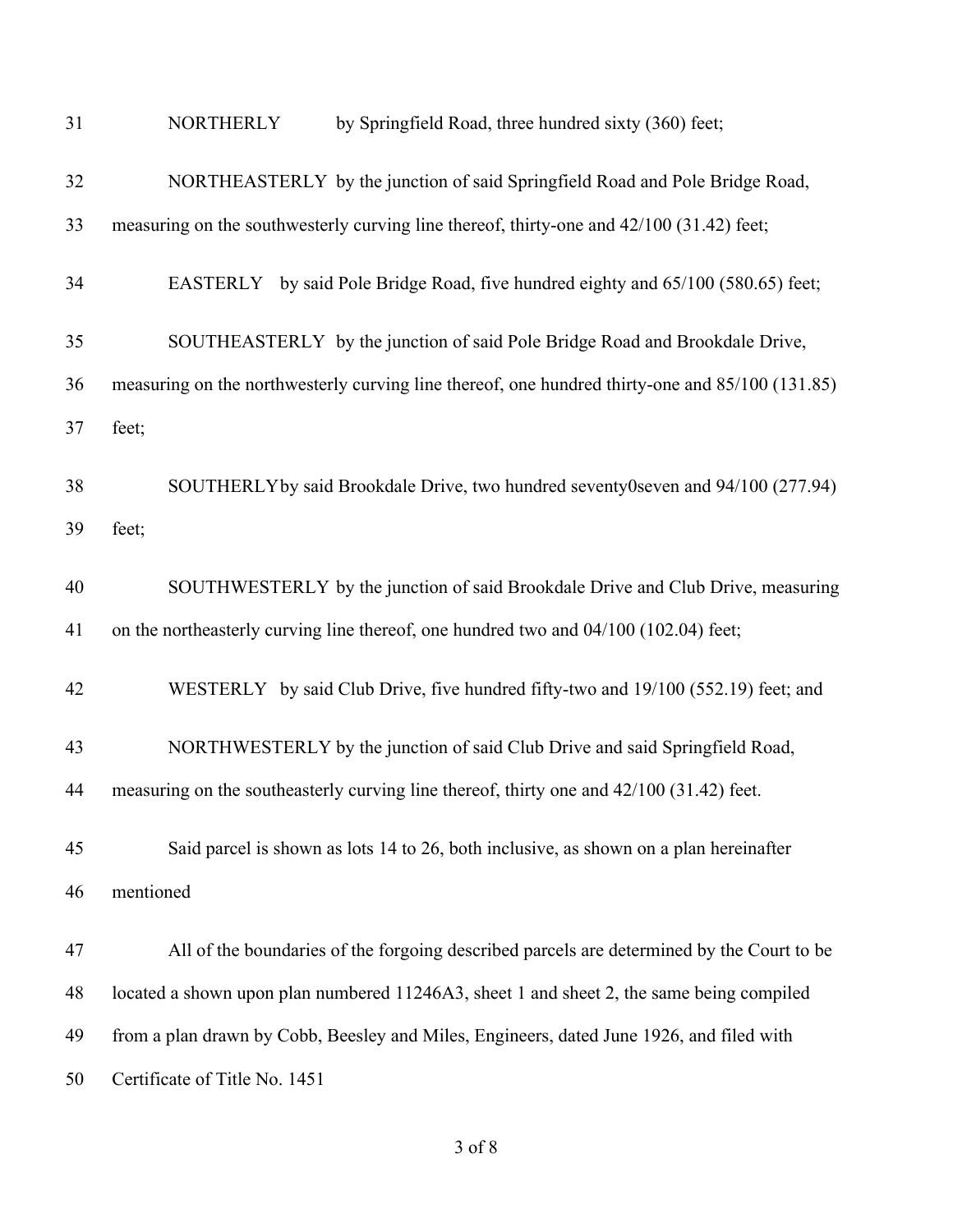| 51 | So much of the above described land as is included by implication of law in the streets             |  |
|----|-----------------------------------------------------------------------------------------------------|--|
| 52 | shown on said plans is subject to the rights of all persons lawfully entitled in and over the same. |  |
| 53 | For the grantor's title see Certificate of Title #4023 filed with Hampden County Registry           |  |
| 54 | District.                                                                                           |  |
| 55 | Also another parcel of land situated in said Wilbraham bounded and described as follows:            |  |
| 56 | EASTERLY by Stony Hill Road, twelve hundred seventy-four (1,274) feet;                              |  |
| 57 | SOUTHERLYby lands now or formerly of Edgar C. Clark and of George N. Lyman                          |  |
| 58 | about thirty-three hundred twenty nine (3,329) feet;                                                |  |
| 59 | WESTERLY by North Branch of Mill River and again                                                    |  |
| 60 | WESTERLY by land now or formerly of said George M. Lyman about six hundred                          |  |
| 61 | ninety-five (695) feet;                                                                             |  |
| 62 | <b>NORTHERLY</b><br>thirteen hundred eighty-five and 27/100 (1385.27) feet;                         |  |
| 63 | WESTERLY one hundred eighty-five and 03/100 (185.03) feet by said Lyman land; and                   |  |
| 64 | by lands of sundry adjoining owners as shown on the plan<br><b>NORTHERLY</b>                        |  |
| 65 | hereinafter mentioned twenty0five hundred thirty-seven and $03/100$ (2,537.03) feet.                |  |
| 66 | The above described land is shown as parcels B-1 and B-2 on plan numbered 12240-C,                  |  |
| 67 | filed with Certificate of Title No. 1597 in the Registry District of Hampden County, the same       |  |
| 68 | being compiled from a plan drawn by Cobb, Beesley and Miles, Engineers, dated September             |  |
| 69 | 1928, and additional date on file in the land Registration Office all as modified and approved by   |  |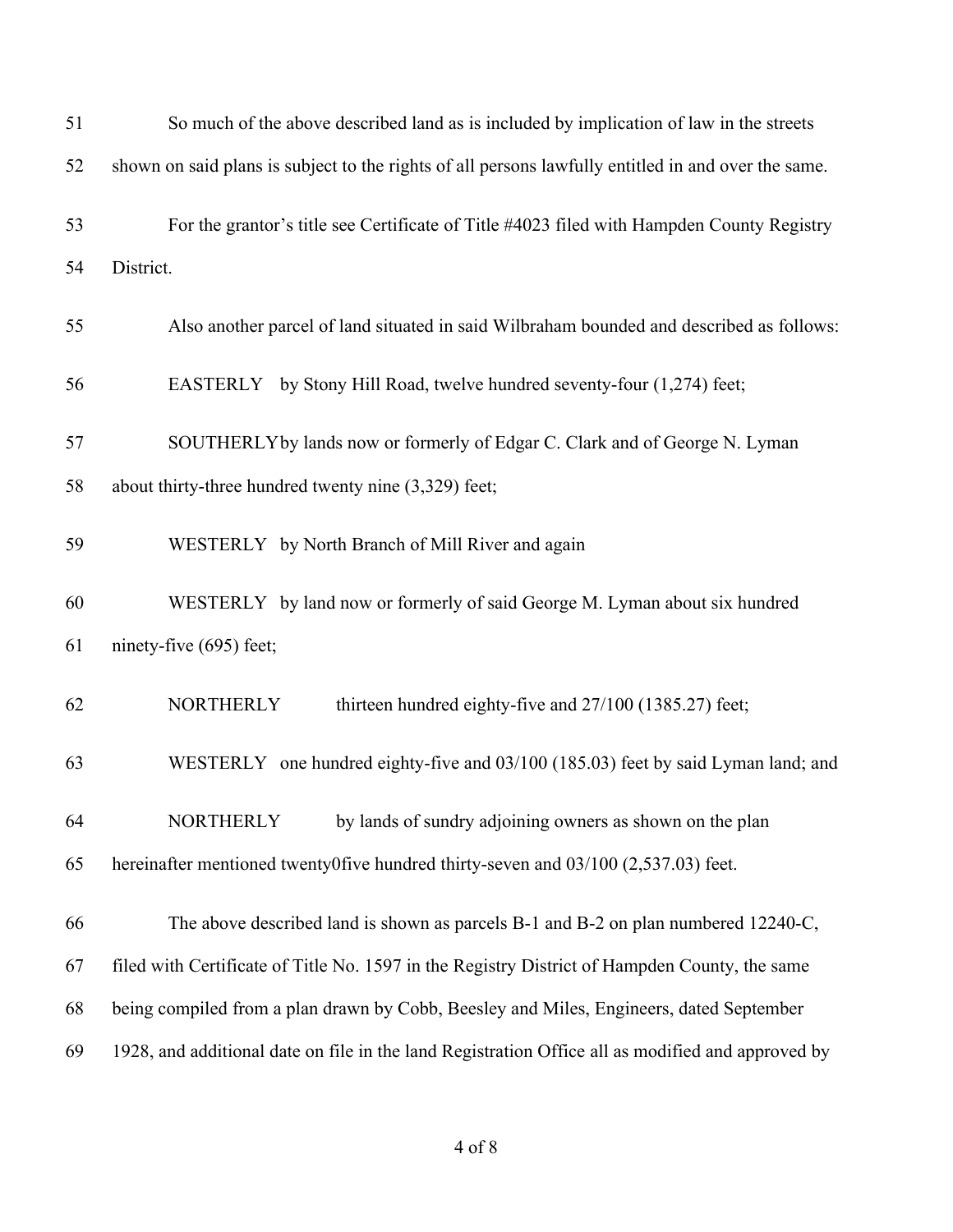| 70 | the Court, and all of said boundaries, except the water line, are determined by the Court to be |  |  |
|----|-------------------------------------------------------------------------------------------------|--|--|
| 71 | located on the ground as shown on plan numbered 12240-C.                                        |  |  |
| 72 | Also another parcel of land situate in Wilbraham bounded                                        |  |  |
| 73 | <b>NORTHERLY</b><br>by Springfield Road, five hundred twenty-four and 10/100                    |  |  |
| 74 | $(524.10)$ feet;                                                                                |  |  |
| 75 | EASTERLY in part by Pole Bridge Brook and in part by the North branch of Mill River             |  |  |
| 76 | on lands of sundry adjoining owners as shown on plan numbered 12440-B filed with said           |  |  |
| 77 | Certificate of Title #1597 in the Registry District for Hampden County;                         |  |  |
| 78 | SOUTHERLYby land now or formerly of Edgar C. Clark, fourteen hundred sixteen and                |  |  |
| 79 | 67/100 (1416.67) feet;                                                                          |  |  |
| 80 | SOUTHWESTERLY by lots 21 to 24 inclusive shown on said plan, four hundred sixty-                |  |  |
| 81 | four and 10/100 (464.10) feet;                                                                  |  |  |
| 82 | SOUTHERLY by said lot 21, one hundred fifty (150) feet;                                         |  |  |
| 83 | NORTHWESTERLY by Stony Hill Road, six hundred ninety and 70/100 (690.70) feet;                  |  |  |
| 84 | NORTHEASTERLY two hundred seventy-two and 26/100 (272.26) feet;                                 |  |  |
| 85 | NORTHWESTERLY two hundred seventy-four and 89/100 (274.89) feet;                                |  |  |
| 86 | NORTHWESTERLY twelve hundred nineteen and 26/100 (1219.26) feet by Club Drive;                  |  |  |
| 87 | NORTHWESTERLY by the Junction of said Club Drive and Brookdale Drive measuring                  |  |  |
| 88 | on the southeasterly curving line thereof sixty and 71/100 (60.71) feet;                        |  |  |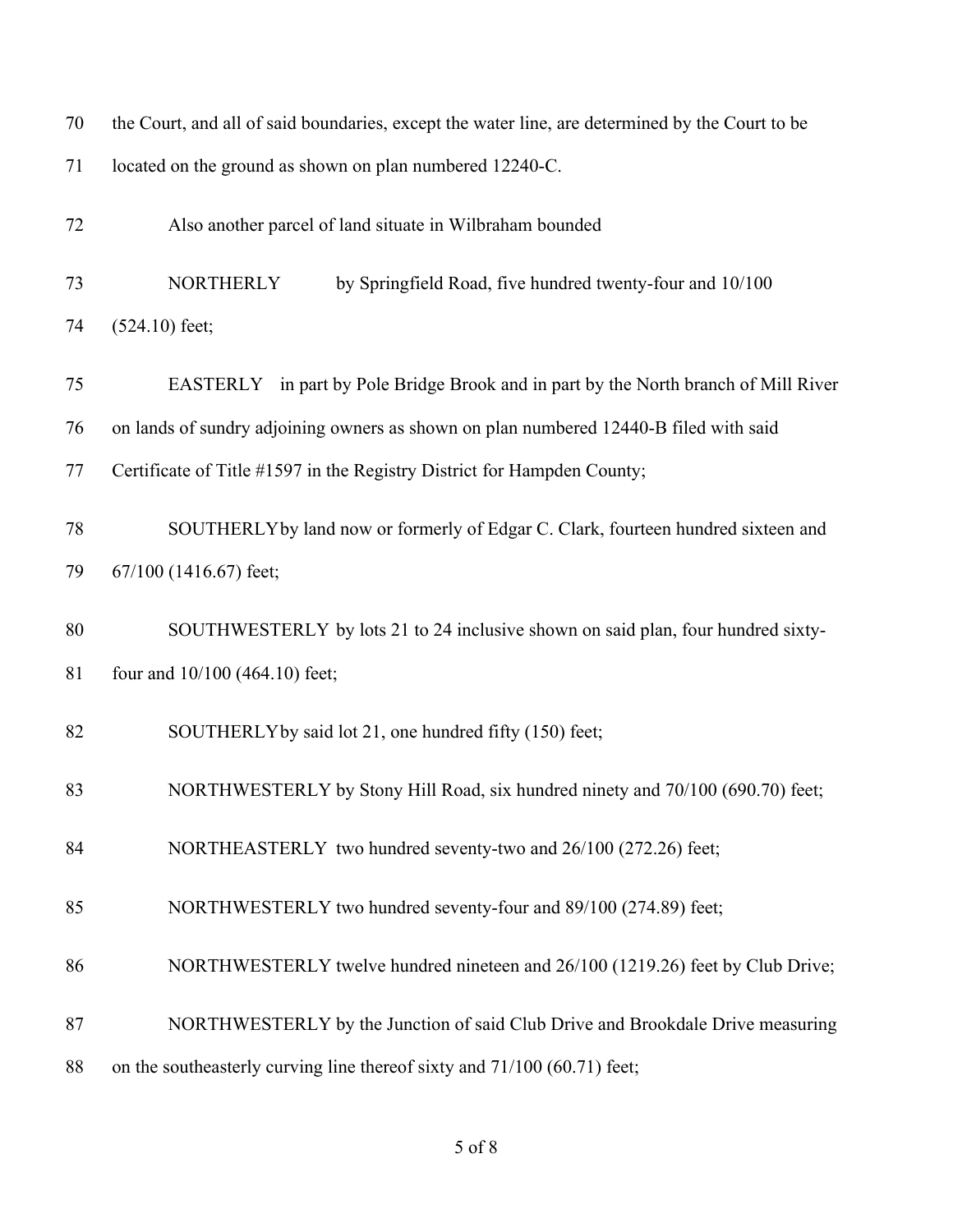| 89  | three hundred forty-eight and 17/100 (348.17) feet;<br><b>NORTHERLY</b>                           |
|-----|---------------------------------------------------------------------------------------------------|
| 90  | NORTHWESTERLY one hundred ninety-one and 40/100 (191.40) feet; and                                |
| 91  | WESTERLY six hundred three and 77/100 (603.77) feet by said Brookdale Drive; and                  |
| 92  | NORTHWESTERLY by the junction of said Drive with said Springfield Road measuring                  |
| 93  | on the southeasterly curving line thereof thirty-one and $42/100$ (31.42) feet.                   |
| 94  | Said parcel is shown as Lot A-1 on said plan numbered 12240B.                                     |
| 95  | SAVING AND EXCEPTING from the hereinabove described parcel that portion thereof                   |
| 96  | which was conveyed to Western Massachusetts Electric Company by deed dated September 8,           |
| 97  | 1965 and noted as Document #35373 on Certificate of Title #2842, said excepted land being         |
| 98  | shown as Lots 1 to 4 both inclusive on Land Court Subdivision plan #12364, but hereby             |
| 99  | expressly conveying to the grantee herein all rights and easements reserved by the grantor herein |
| 100 | to itself, its successors and assigns in said Document #35373 noted as aforesaid.                 |
| 101 | Also other parcels of land situated in said Wilbraham being lots number 9 to 16 both              |
| 102 | inclusive and Lots 21 to 24 both inclusive, all as shown on said plan numbered 12240B.            |
| 103 | All of the boundaries, except the water line, of the two fore-going described parcels are         |
| 104 | determined by the Court to be located as shown upon plan numbered 12240-B, filed with             |
| 105 | Certificate of Title No. 1597 in the Registry District of Hampden County, the same being          |
| 106 | compiled on a plan drawn by Cobb, Beesley & Miles, Engineers, dated August, 1928, and             |
| 107 | additional data on file in the Land Registration Office, all as modified and approved by the      |
| 108 | Court.                                                                                            |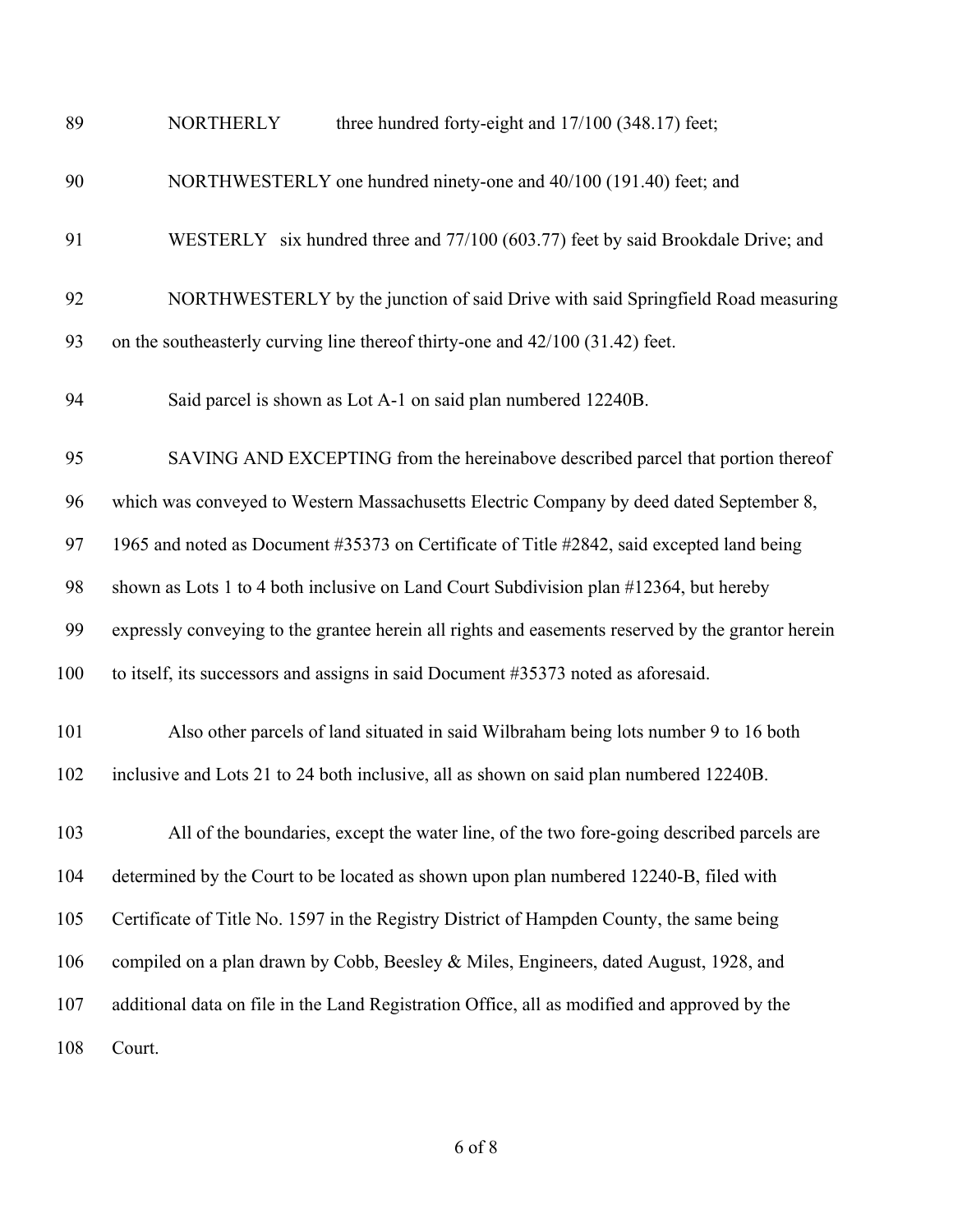So much of the above described land as is included by implication of law in the streets shown on said plan is subject to the rights of all persons lawfully entitled in and over the same. For the grantors title see Certificate of Title number 2842 filed with Hampden County Registry District.

| 113 | Also four parcels of land located in said Wilbraham Hampden County, Massachusetts;          |  |  |  |
|-----|---------------------------------------------------------------------------------------------|--|--|--|
| 114 | being shown as Parcels 1,2,3, and 4 on a plan entitled, "Western Massachusetts Electric     |  |  |  |
| 115 | Company, Real Estate Dept., West Springfield, Mass., Scale 1"-100', Plan of Land in         |  |  |  |
| 116 | Wilbraham, Mass., DRG. No. AA-30329" to be recorded herewith being more particularly        |  |  |  |
| 117 | bounded and described as follows:                                                           |  |  |  |
|     |                                                                                             |  |  |  |
| 118 | PARCEL NO. 1:<br>Bounded Easterly by other land of the Western Massachusetts                |  |  |  |
| 119 | Electric Company and bounded Northerly, Westerly and Southerly by the thread of Pole Bridge |  |  |  |
| 120 | Brook, all as shown on said plan. Containing 600 square feet.                               |  |  |  |
|     |                                                                                             |  |  |  |
| 121 | PARCEL NO. 2:<br>Bounded Easterly by other land of the Western Massachusetts                |  |  |  |
| 122 | Electric Company and bounded Northerly, Westerly and Southerly by the thread of Pole Bridge |  |  |  |

Brook, all as shown on said plan. Containing 300 square feet.

 PARCEL NO. 3: Bounded Easterly by other land of the Western Massachusetts Electric Company and bounded Northerly, Westerly and Southerly by the thread of Pole Bridge Brook, all as shown on said plan. Containing 6,000 square feet.

 PARCEL NO. 4: Bounded easterly by other land of the Western Massachusetts Electric Company and bounded Northerly, Westerly and Southerly by the thread of Pole Bridge Brook, all as shown on said plan. Containing 50 square feet.